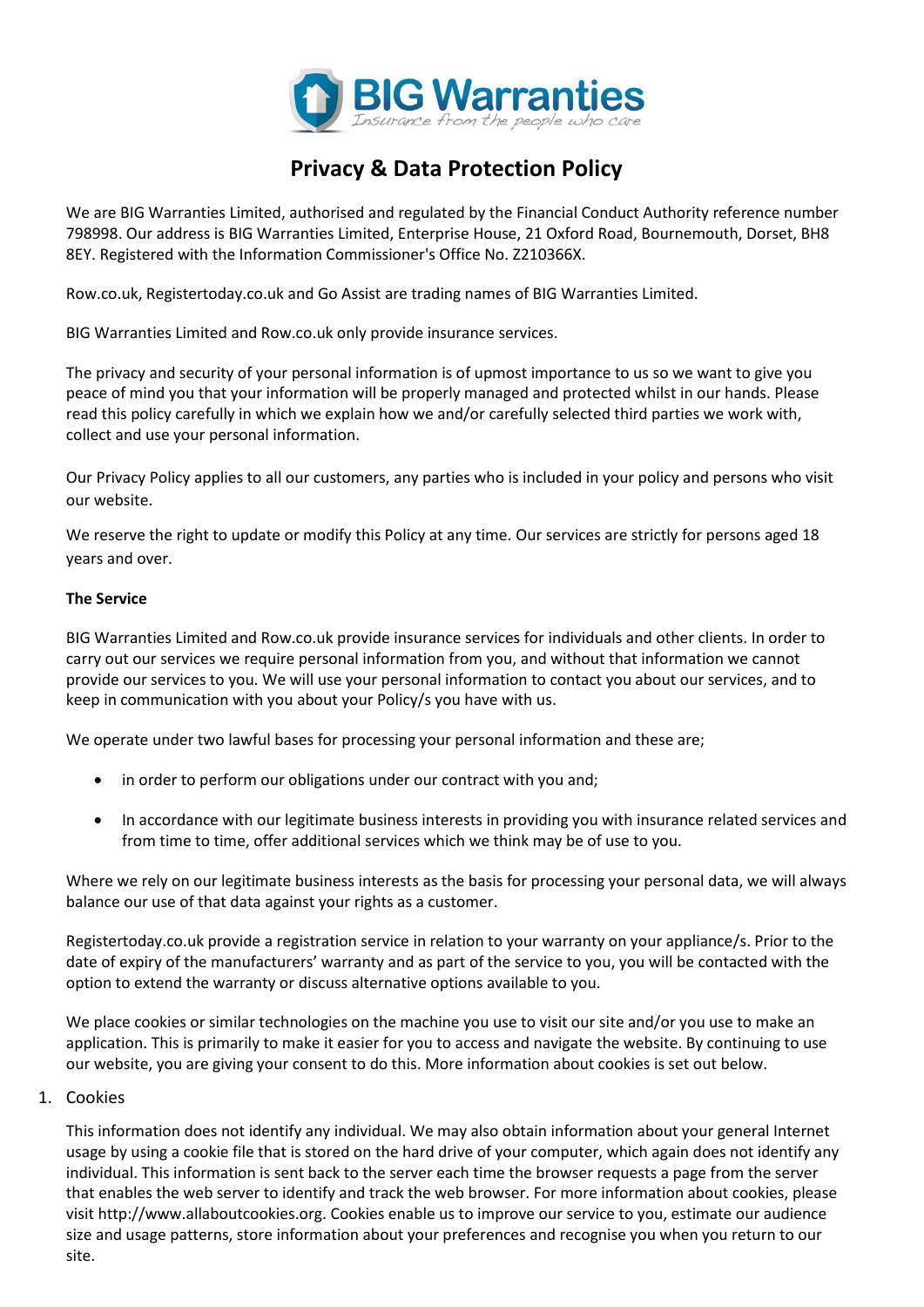You can set your web browser to refuse cookies (or just to refuse third party cookies), but if you do this you may not be able to enjoy full use of the site. Please note that any third parties who may advertise on our site may also use cookies, but we do not have access to, or control over them.

# 2. Security

We recognise the need for appropriate protection and management of the personal and financial information you share with us and believe that our systems meet and exceed industry standards. We protect that information using secure socket layer (SSL) encryption technology. We store data in encrypted form on computers and control access via secure web pages. We use firewalls and other security packages to protect us from external attack.

We also test our systems to make sure they meet these expected standards.

The need to ensure that data is kept securely means that precautions must be taken against physical loss or damage, and that both access and disclosure must be restricted.

All of our staff are responsible for ensuring that:

- Any personal data which they hold is kept securely.
- Personal information is not disclosed either orally or in writing or otherwise to any unauthorised third party.
- All phone operators are required to hand their phones in at the start of each shift, and end of breaks.
- All staff are required to lock their computers whilst they're away from their desks.
- Ensuring that customer records are updated correctly.
- Informing the Company of any changes to information which they have provided, e.g. changes of address.
- Ensuring that security is passed before disclosing personal information

# 3. Collecting Your Information

We collect information about you in number of ways, the main two ways are from the personal information you submit from an online form and information provided if you telephone us or write into us.

You will be fully aware of the information collected about you as you are required to complete the information.

You have the following rights in relation to the data we hold about you:

- The right to be informed about the processing of your personal data
- The right to request access to your personal data
- The right to have your personal data corrected if it's inaccurate or completed if we hold incomplete personal data
- The right to have your personal data erased
- The right to restrict the processing of your personal data
- The right to move, copy or transfer your personal data
- The right to object to the processing of your personal data
- Rights in relation to automated decision making

In addition, we may collect information about your computer including, your IP address, operating system and browser type - for system administration and to report information to our advertisers and selected partners.

Use of Your Information – What we Process and Share

The personal data you have provided, we have collected from you, or we have received from third parties may include your:

- name
- date of birth
- residential address and address history
- contact details such as email address and telephone numbers
- product information
- employment details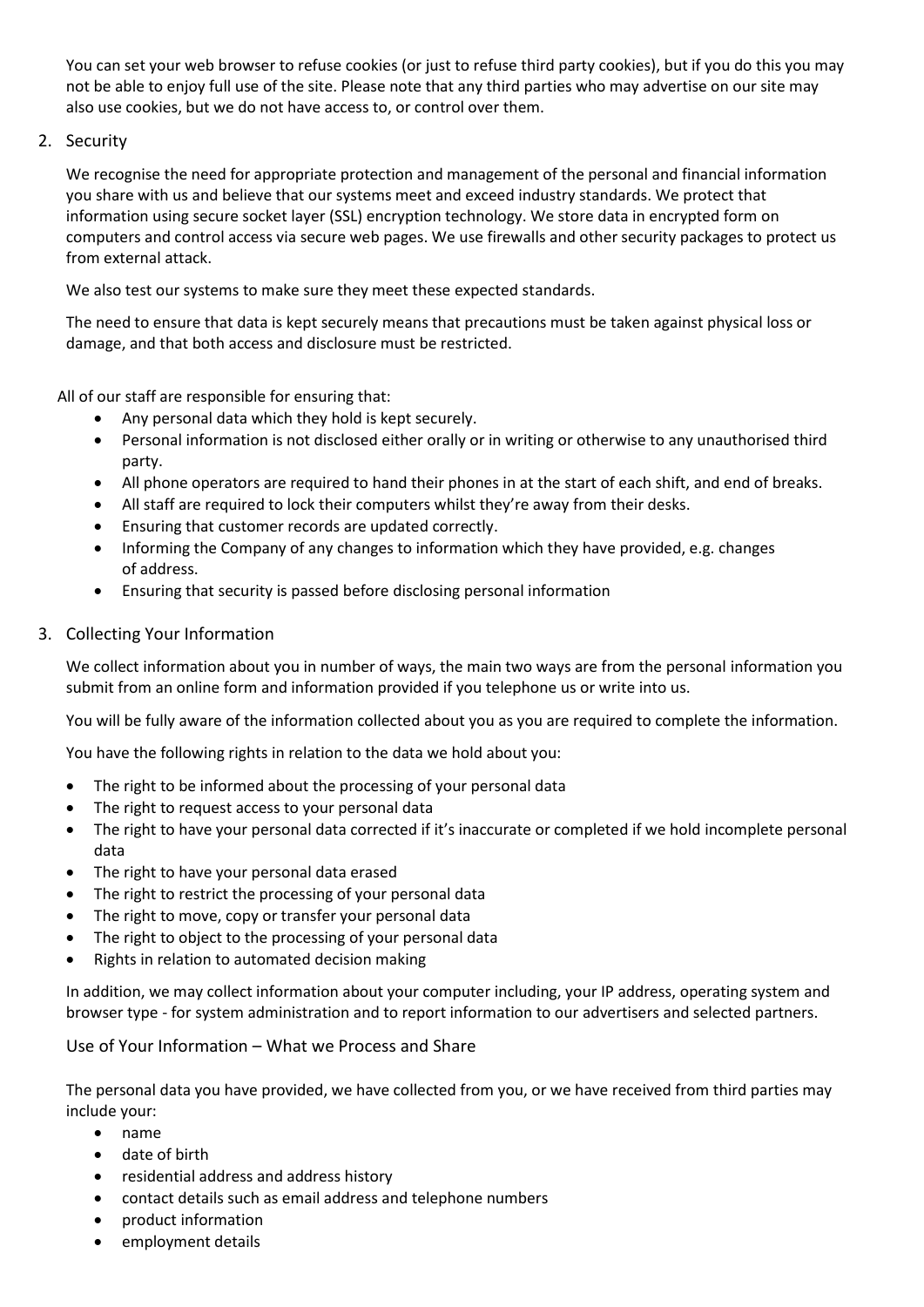• identifiers assigned to your computer or other internet connected device including your Internet Protocol (IP) address

We may share the information you submit with third parties involved in the process of providing the services you request, such as engineers/supplier, insurers, manufacturers or consumer reviews/feedback platforms.

We may also need to share the information, if it becomes necessary with

- Our advisers or auditors
- Third party debt collection agencies
- Government organisations such as our regulators, the Financial Ombudsman Service (FOS)the Police, Trading Standards Product Providers who provide you with an insurance quote through us as a broker and/or price comparison website
- Fraud prevention organisations and agencies
- Finance institutions to allow us to carry out a financial transaction in respect of your policy

In addition to the above, we may also share your information with trusted third parties to improve our product, service and customer experience in the following ways:

- To work with our business partners to improve the products and services we offer, and develop new products and services that are tailored to our customers' needs
- To help us build and define audiences to send adverts on third party advertisers (such as Facebook and Google) based on factors like; online identifiers, age, location and interests. This is done in order to show our adverts to people whose needs and requirements are most suited to the product/service being advertised.

We have trusted relationships with these carefully selected third parties who perform services on our behalf. All service providers are bound by contract to maintain the security of your personal information.

Under the General Data Protection Regulation, we are classed as the data controller and may use data that identifies you ("your personal data") for: statistical analysis; to develop and improve our products and brand; to update your records; to identify which of our, or others' products might interest you; to assess lending and insurance risks; to identify, prevent, detect or tackle fraud, money laundering and other crime; to carry out regulatory checks; keeping you informed about your loan and for market research.

We will keep your personal data confidential and only give it to others for the purposes explained. In particular our agents and subcontractors, acting for us, to use for the purpose of providing a service.

Your personal data will not be transferred outside of the European Union unless the recipient of the data applies security and processing standards compliant with EU data protection laws.

# 4. Data Retention

If you get a quote from us, we'll keep your details for up to 3 years. If you purchase a policy or register an appliance with us we'll keep all personal information for a period of 7 years after the policy ends/or the registration date to ensure we meet our statutory and regulatory obligations (eg as required by the FCA, HMRC), and to enable us to manage claims, complaints and any regulatory queries put forward to us. We may keep your information for longer if we have a legitimate interest or we are required to do so by law.

At the end of the retention period, your personal information will either be deleted completely or anonymised, for example by aggregation with other data so that it can be used in a non-identifiable way for statistical analysis, underwriting and business planning.

# 5. Data Accuracy

The personal data we hold should be accurate and kept up to date. You have the right to have your personal information:

- Amended;
- Corrected;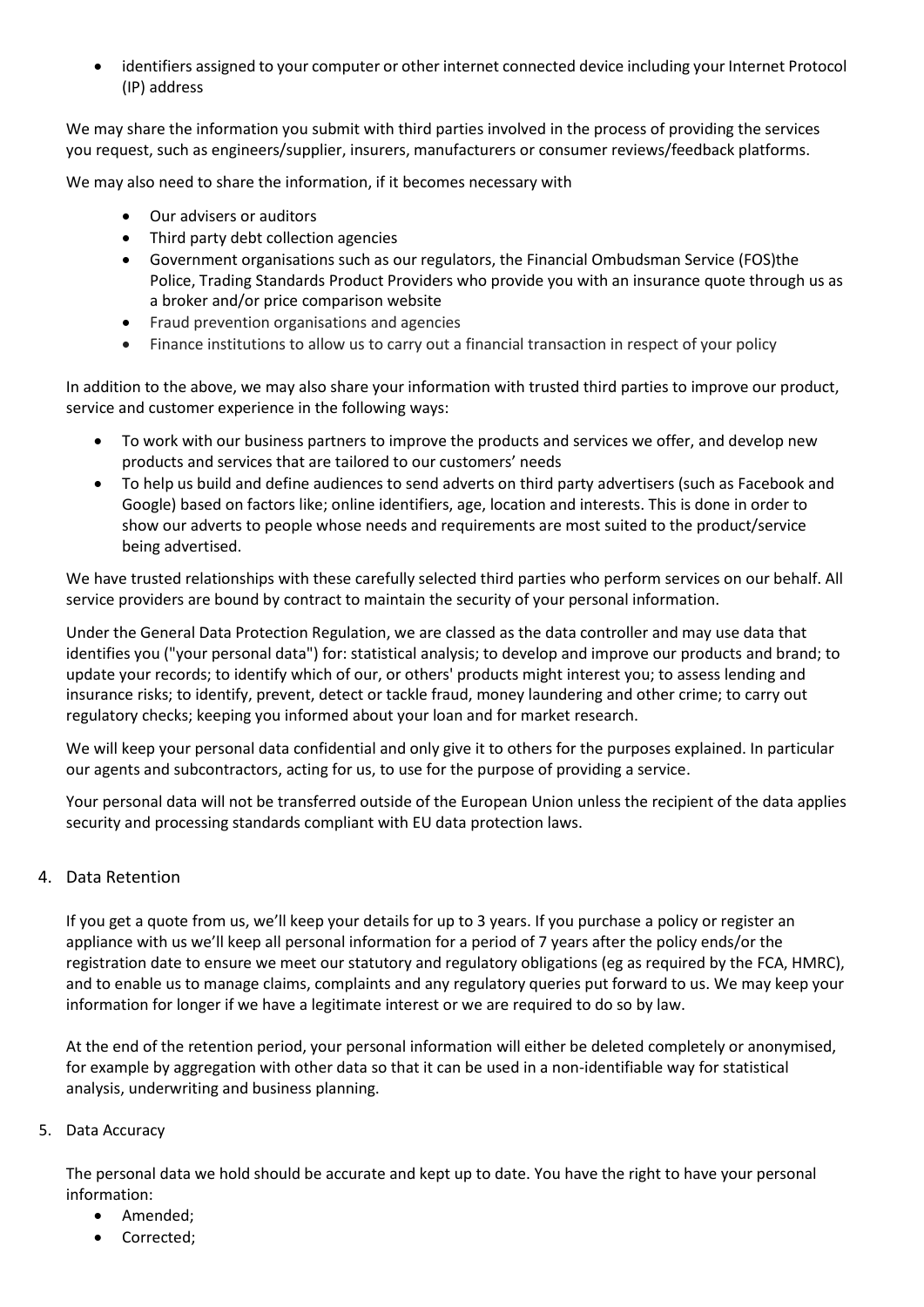If you identify that any of your personal information is incorrect, you will need to contact us the Data Protection Officer to let us know if you want to do this.

6. Contact from BIG Warranties and Third Parties

Our Communication Policy explains when we are likely to contact you. We will not sell or transfer your data to any third party unless we are required to do so legally or for insurance purposes, however should you request a claim, your name, address and contact number will be passed to our contractors, only for the purposes of providing that service.

# 7. Third Parties and third Party Links

We may receive personal data about you from various third parties as set out below:

- Search Engines e.g. Google, Bing, Yahoo
- Marketing agencies;
- Manufacturers;
- Retailers;
- **Affiliates**

Our site may contain links to third party websites. If you follow a link to any of these websites, please note that these websites have their own terms and privacy policies and that we do not accept any responsibility or liability for them.

If you have any questions about other third parties who may send us your personal data please contact the Data Protection Officer

8. Your Right to Complain

We are subject to UK data protection laws, which we comply with fully and to which we give the greatest respect.

We are registered with the ICO and our reference number is Z210366X.

Should you feel we have mishandled your personal data, you have the right to complain to the ICO, the UK supervising authority for data protection issues [\(www.ico.org.uk\)](http://www.ico.org.uk/). We would, however, appreciate the chance to deal with your concerns before you approach the ICO so please contact us in the first instance.

# 9. Fraud

- Before we provide services or goods to you, we undertake checks for the purposes of preventing fraud and money laundering, and to verify your identity. These checks require us to process personal data about you.
- The personal data you have provided, we have collected from you, or we have received from third parties will be used to prevent fraud and money laundering, and to verify your identity.
- Details of the personal information that will be processed, for example: name, address, date of birth, contact details, financial information, employment details, device identifiers including IP address and sometimes vehicle details.
- We and fraud prevention agencies may also enable law enforcement agencies to access and use your personal data to detect, investigate and prevent crime.
- We process your personal data on the basis that we have a legitimate interest in preventing fraud and money laundering, and to verify identity, in order to protect our business and to comply with laws that apply to us. Such processing is also a contractual requirement of the services or financing you have requested.
- Fraud prevention agencies can hold your data for different periods of time, and if you are considered tom pose a fraud or money laundering risk, your data can be held for up to six years.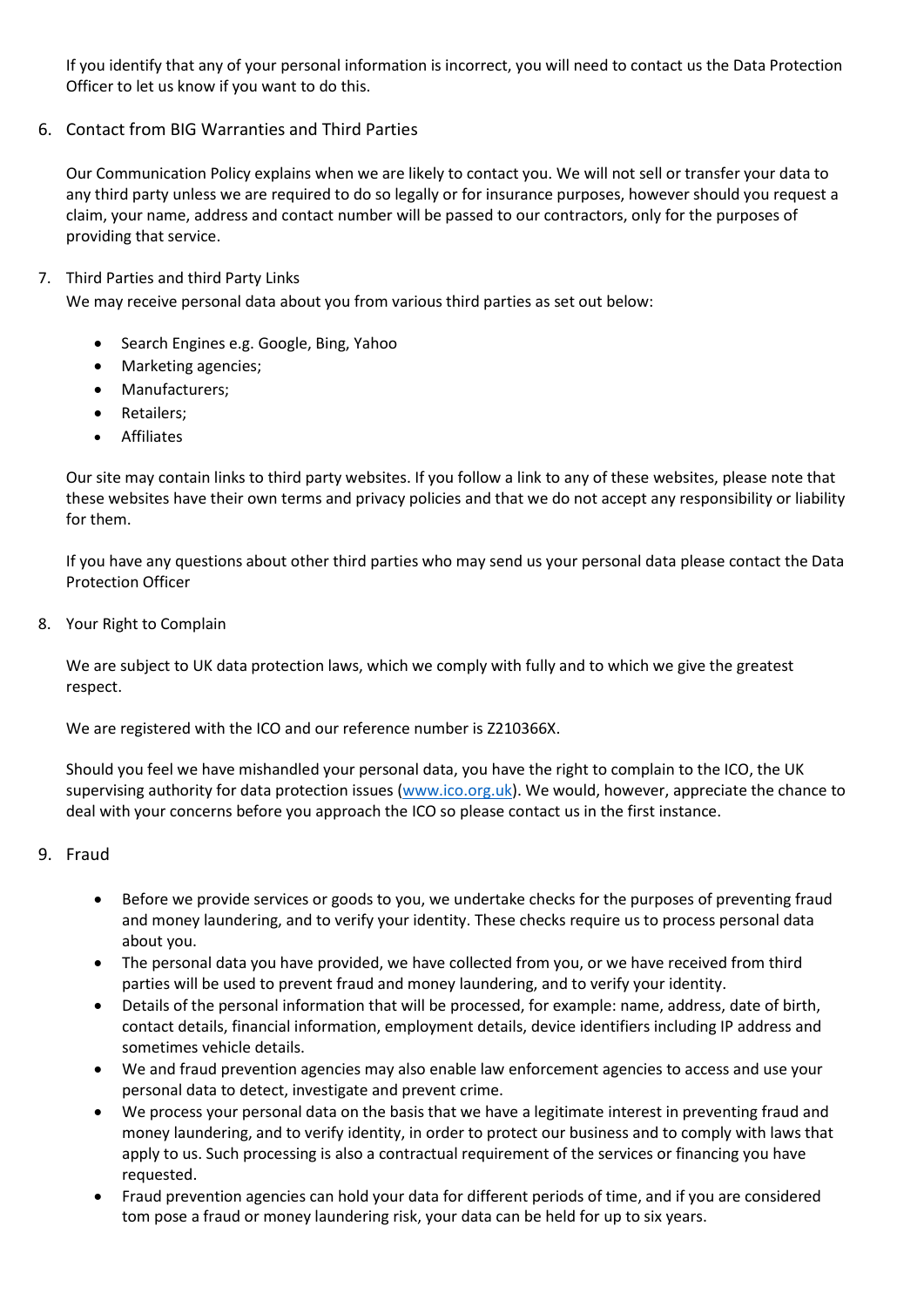- If we, or a fraud prevention agency, determine that you pose a fraud or money laundering risk, we may refuse to provide the services or goods you have requested, or to employ you, or we may stop providing existing services to you.
- A record of any fraud or money laundering risk will be retained by the fraud prevention agencies, and may result in others refusing to provide services, financing or employment to you. If you have any questions about this, please contact us on the details provided.
- Whenever fraud prevention agencies transfer your personal data outside of the European Economic Area, they impose contractual obligations on the recipients of that data to protect your personal data to the standard required in the European Economic Area. They may also require the recipient to subscribe to 'international frameworks' intended to enable secure data sharing.

# 10. Automated decisions

As part of the processing of your personal data, decisions may be made by automated means. This means we may automatically decide that you pose a fraud or money laundering risk or if our processing reveals your behaviour to be consistent with that of known fraudsters or money launderers; or is inconsistent with your previous submissions; or you appear to have deliberately hidden your true identity. You have rights in relation to automated decision making: if you want to know more please contact us using the details provided.

Assessing your claims - We may use automated decision making to review your claim. You can ask us to have the decision reviewed by a member of staff if a decision is to decline an application.

If you want to opt out of other automated decision-making let us know, although in some circumstances it may mean we can't offer you a quote or a policy as some automated decisions are necessary to provide your insurance policy.

# 11. Data Protection Principles

The Company fully endorses and adheres to the principles of data protection. These principles specify the legal conditions that must be satisfied in relation to obtaining, handling, processing, transportation and storage of personal data. Employees and any others who obtain, handle, process, transport and store personal data for the Company must adhere to these principles.

#### Rights to Access Information – Subject Access Request (SAR)

Consumers, customers, employees and other subjects of personal data held by the Company have the right to access any personal data that is being kept about them. Any person who wishes to exercise this right should make the request in writing to the Company's Data Protection Officer. We will then respond to your request within one month of receiving it. If your request is complex in nature we may extend this period to two months in which case we will inform you.

The Company aims to comply with requests for access to personal information as quickly as possible.

# Electronic Communications

Communication with clients via electronic methods must still pass data protection, by confirming at least two pieces of personal information via a registered contact method e.g. email address recorded on client policy.

All electronic documentation is to be accessed by clients via an online portal called to which they will have been supplied a username and password during application or throughout their policy.

#### 12. Law Relating to this Policy